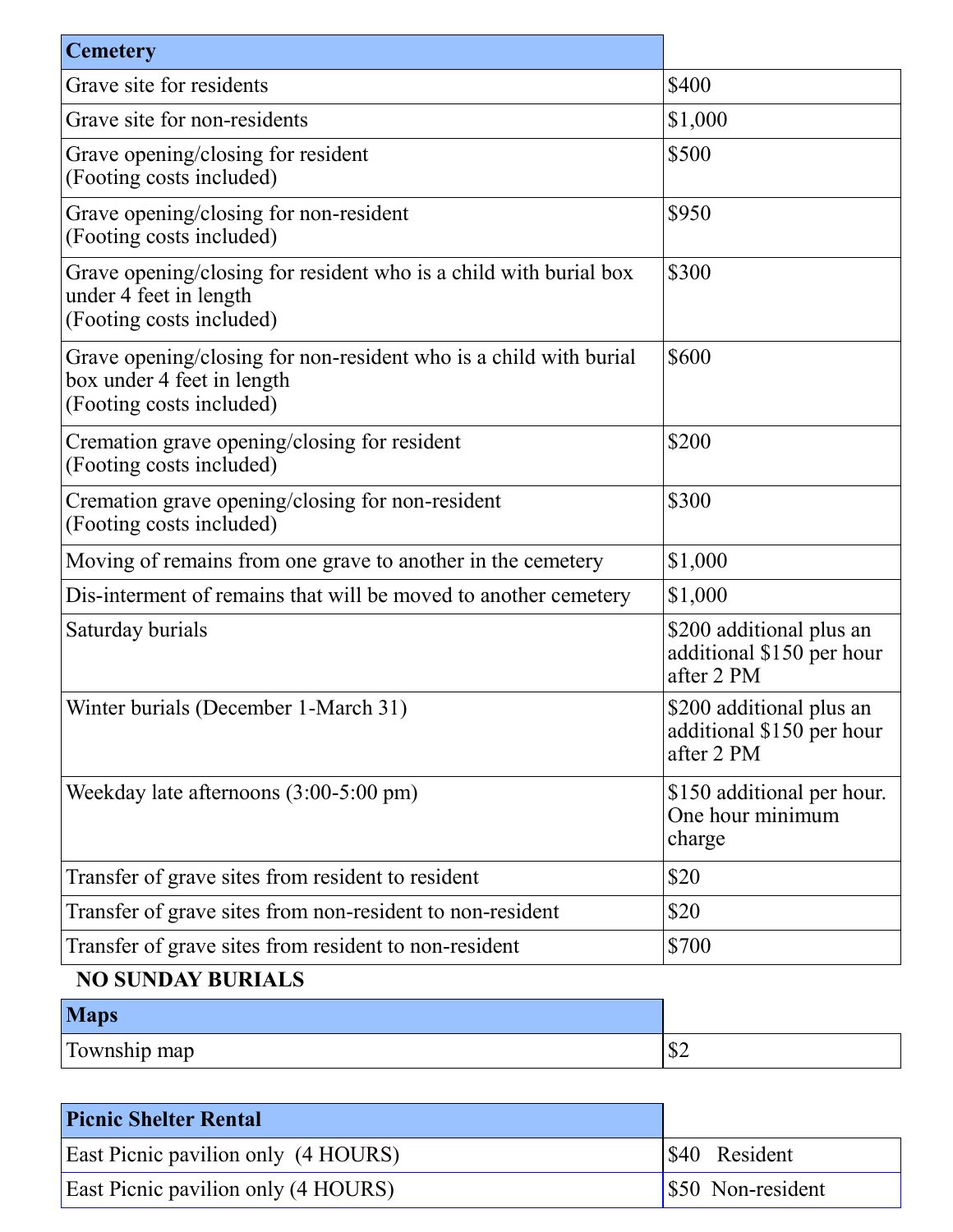| <b>Industrial Facilities Tax Abatement (IFT)</b>                                                            |                               |
|-------------------------------------------------------------------------------------------------------------|-------------------------------|
| IFT application<br>(including establishing of district)                                                     | \$750                         |
| IFT application<br>(without establishing a district)                                                        | \$750                         |
| Transfer of IFT Exemption                                                                                   | \$750                         |
| Amendment of IFT Certificate                                                                                | \$750                         |
|                                                                                                             |                               |
| <b>Township Hall Rental</b>                                                                                 |                               |
| Auditorium                                                                                                  |                               |
| Residentfirst 4 hours<br>Non-Residentfirst 4 hours<br>Each Additional Hour<br>Security Deposit (each Event) | \$80<br>\$100<br>\$20<br>\$50 |

### **Water and Sewer Rates**

Contact the Public Works Department at 616-892-3125, or tammywalker@allendale-twp.org or denisewiersma@allendale-twp.org

### **Building Rates**

Contact the Planning and Community Development Department at 616-895-6295, ext. 1109, or kellimcgovern@allendale-twp.org

| <b>Solicitation License</b>               |      |
|-------------------------------------------|------|
| License for 30 days                       | \$25 |
| Renewal of license for additional 30 days | \$15 |
| One year license                          | \$50 |

| <b>Vendors License</b>                  |      |
|-----------------------------------------|------|
| $30 \text{ days}$                       | \$25 |
| Renewal for another consecutive 30 days | \$15 |
| $180 \text{ day/6 month}$ consecutive   | \$50 |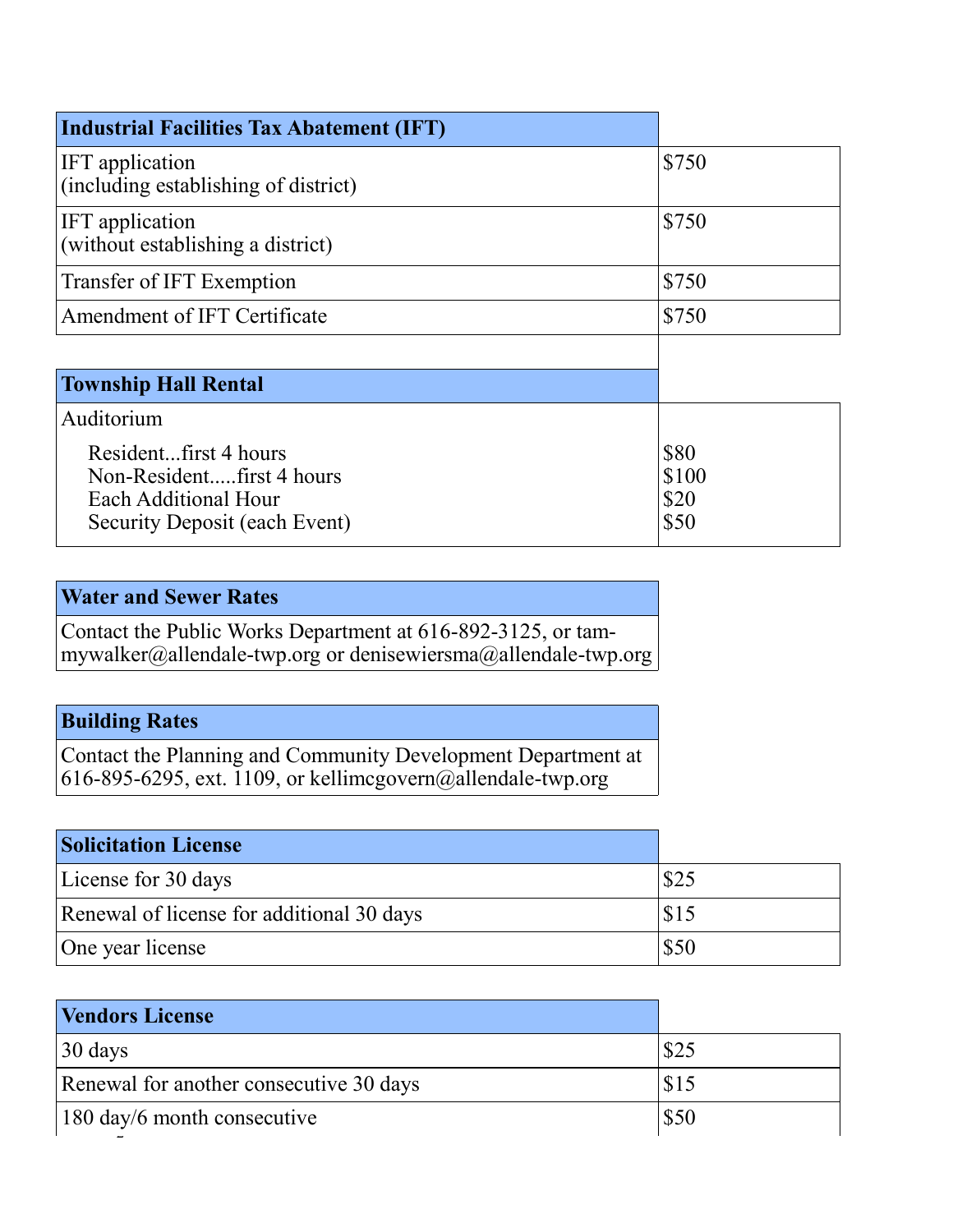| Community Park/ Field Rental Fees |                               |
|-----------------------------------|-------------------------------|
| Athletic Fields                   | $\frac{1}{2}$ 75.00 per field |
| Security Deposit (each event)     | $\frac{1}{200.00}$            |

| Freedom of Information Act requests and copies (FOIA)                                                                                                                                     |                                                                                             |
|-------------------------------------------------------------------------------------------------------------------------------------------------------------------------------------------|---------------------------------------------------------------------------------------------|
| Duplication<br>Letter size in black and white<br>Legal size in black and white<br>$11x14$ size in black and white<br>Letter size in color<br>Legal size in color<br>$11x14$ size in color | \$.06<br>\$.07<br>\$.10<br>\$.10<br>\$.14<br>\$.20                                          |
| Fax per page                                                                                                                                                                              | \$.50                                                                                       |
| Computer labels (30 labels per page)                                                                                                                                                      | \$.50 per page                                                                              |
| Mailing costs                                                                                                                                                                             | Actual postage costs                                                                        |
| Computer disk/CD                                                                                                                                                                          | \$1 per disk                                                                                |
| Labor                                                                                                                                                                                     | Hourly wage of the<br>lowest paid employee<br>capable of<br>retrieving the infor-<br>mation |
|                                                                                                                                                                                           |                                                                                             |

| <b>Liquor Licenses</b> |                    |
|------------------------|--------------------|
| Original application   | $\frac{1}{2}$ 5750 |